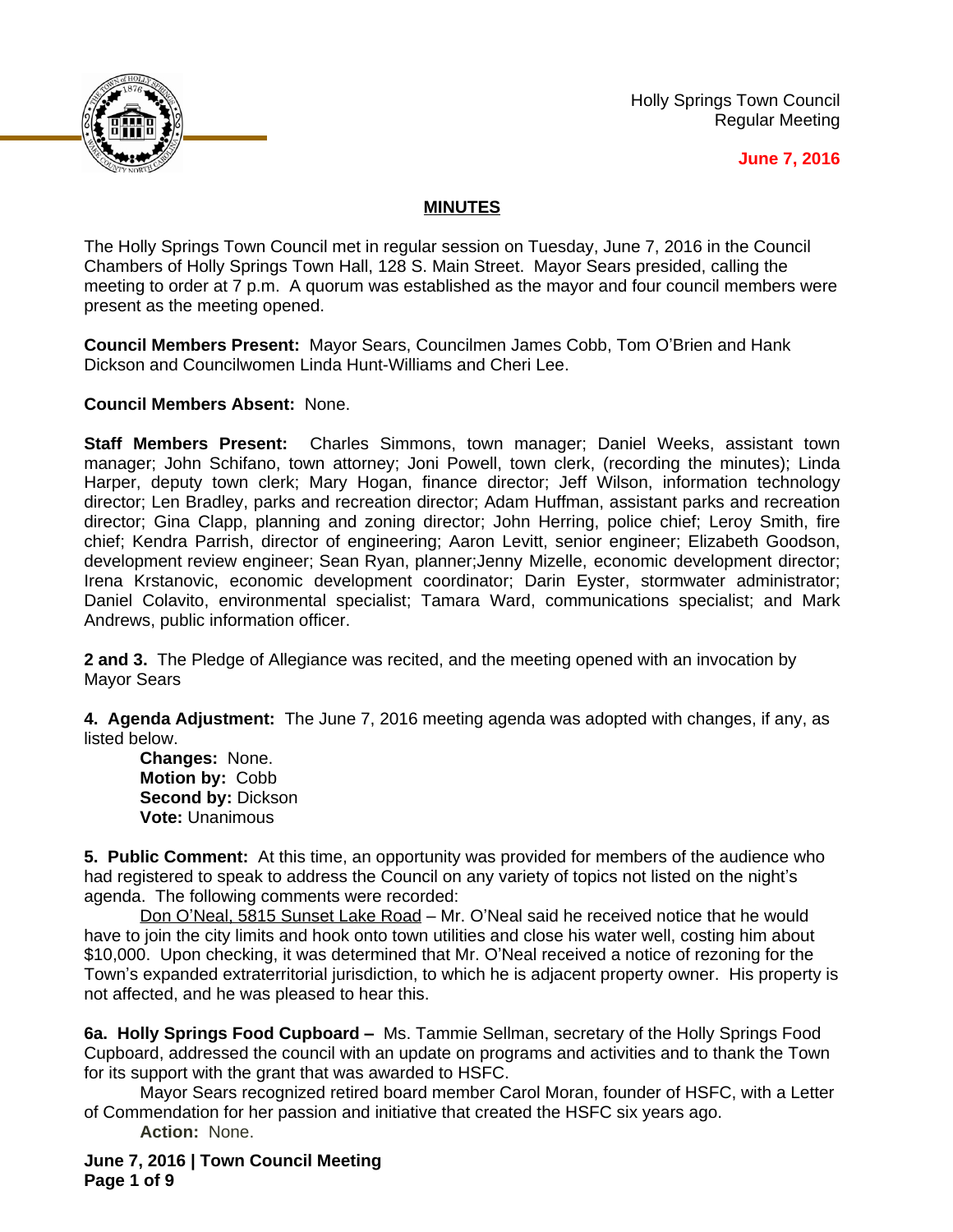**7a. PUBLIC HEARING: FY 2016-17 Budget Ordinance 16-07 –** Mr. Weeks said the Council members have received their copies of the manager's proposed FY 2016-17 budget for the Town. He said at the May 17 budget workshop Council discussed revenues and expenditures and made no major changes to the budget proposal.

Mr. Weeks reported that the budget is based upon a tax base of just over \$4 billion. On that value, a revenue-neutral tax rate of 43.25 cents per \$100 valuation is proposed.

New positions are proposed to get the Town back to pre-recession levels of 2007-08. A slide presentation described capital outlay needs and capital improvement projects that are in progress and that are being planned.

No utility fund rate increases are being proposed, Mr. Weeks said.

He said the Council will receive public comment on the budget proposal, which has been available for public inspection in the Clerk's office and online since May.

With that explanation completed, Mayor Sears opened the public hearing, and the following comments were recorded: None.

**Action:** The Council approved a motion to adopt Ordinance 16-07 establishing the FY 2016-17 operating budget for the Town of Holly Springs.

**Motion by:** Cobb **Second by: Dickson Vote:** Unanimous *A copy of Ordinance 16-07 is attached to these minutes.*

At this time, Councilmen Dickson and Cobb asked to be recused to avoid the appearance of impropriety due to their professional associations with property owners impacted by the ETJ expansion and rezoning.

**Motion by:** Williams **Second by:** Lee **Vote:** Unanimous

**7b. PUBLIC HEARING: Town's Extraterritorial Jurisdiction (ETJ) Zone Map Change Petition #15-REZ-07 –** Ms. Capp said in April 2015, the Holly Springs Town Council adopted a resolution to request an extension of the Holly Springs Extraterritorial Jurisdiction from the Wake County Board of Commissioners. On April 18, 2016, the Wake County Board of Commissioners granted an ETJ extension of approximately 710 parcels totaling approximately 6,125 acres effective on June 17, 2016 (60 days from official action, in accordance with NCGS.) For the Town of Holly Springs to begin applying Town zoning and building code regulations to these parcels on the effective date, the Town must assign zoning to the parcels.

In accordance with the Town of Holly Springs Unified Development Ordinance Section 1.20, H., "All real property annexed into the Town of Holly Springs or added to the Town of Holly Springs' extra-territorial jurisdiction after the effective date of this UDO shall be considered zoned to the R-30 District of this UDO.".

However, as we have offered property owners in previous ETJ extensions, if a property owner had been granted a more intensive zoning of their land by the Wake County Board of Commissioners, we offer an opportunity for those property owners to submit a request to have their land zoned to an equivalent Holly Springs zoning district at the time of zoning assignment. The Town has received two such requests. In addition, the Town of Holly Springs has submitted a request to rezone six parcels associated with an economic development property to another zoning district as a part of this zoning assignment.

Ms. Krstanovic addressed the Council to report that if the research and technology zoning is applied, the Town would have the only state-certified industrial site of more than 200 acres in the County. This would give the Town a tremendous competitive edge.

Ms. Clapp reported that the Planning Board had reviewed the rezoning request. During its review, the Planning Board had a lively discussion and considered two motions.

**June 7, 2016 | Town Council Meeting Page 2 of 9**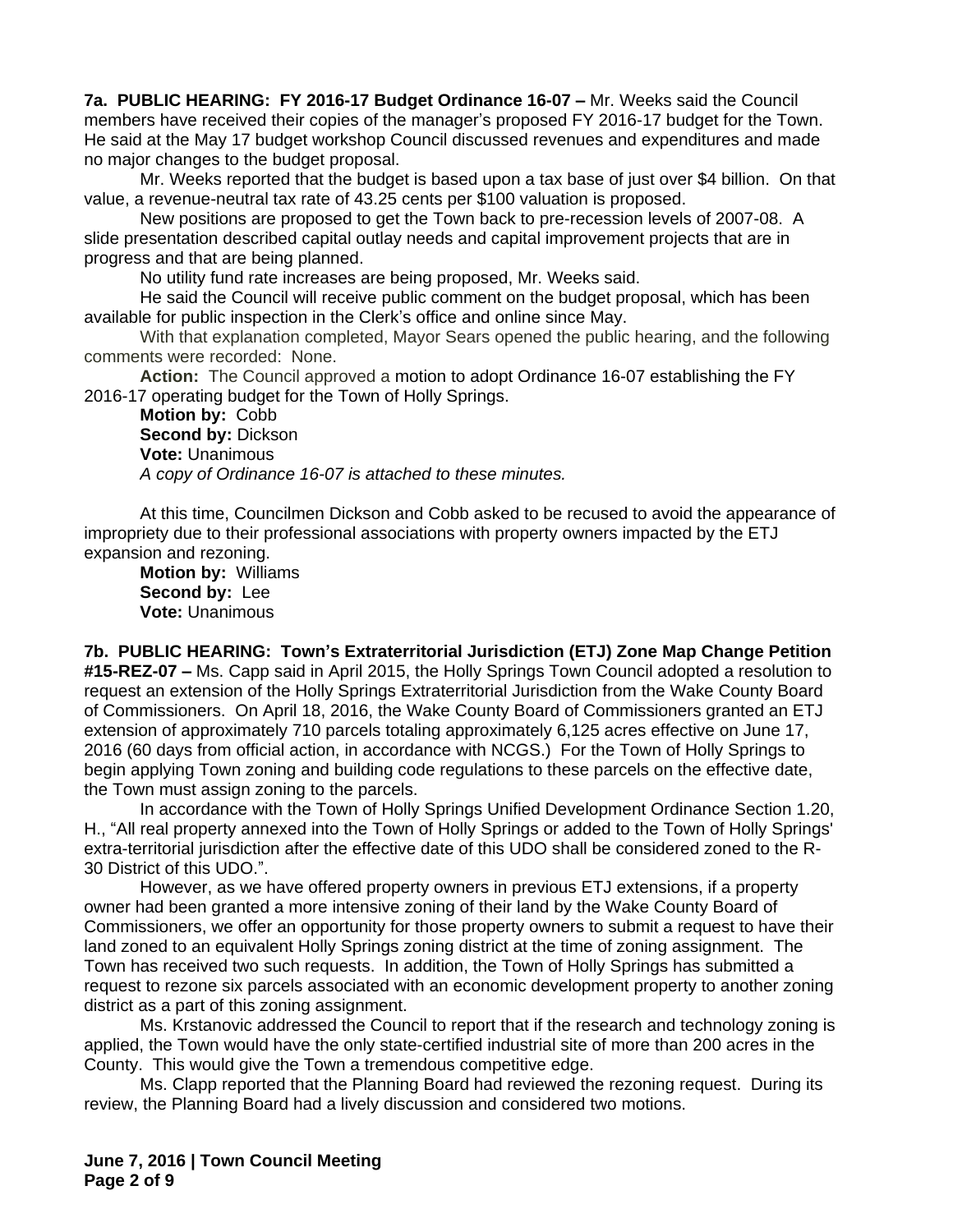Several members of the Planning Board were concerned regarding the proposed modification of the five parcels owned by private individuals (other than Duke Progress) at the corner of Green Oaks Parkway and New Hill – Holly Springs Road to be zoned to RT: Research & Technology instead of R-30: Residential due to potential tax impacts that this may have.

The Planning Board also discussed the Town's Comprehensive Plan and all agreed that the zoning including the proposed zoning for the parcels at the corner of Green Oaks Parkway and New Hill – Holly Springs Road is in conformance with the Town's Comprehensive Plan that has this designated as Business Park.

Mr. Tom Hughes addressed the Council as chairman of the Planning Board and explained the board's discussion and actions.

Councilwoman Williams asked if the five parcels were necessary for the industrial site and staff responded that they were.

She asked about property owner fears that a non-residential zoning designation would increase taxes. Staff responded that zoning change impacts on property values are not known.

With that explanation completed, Mayor Sears opened the public hearing, and the following comments were recorded:

Ms. Clapp read into the record an email she received from Chris McDonald, site manager of the Seqirus site. It reads:

"Seqirus is in support of this proposal. Seqirus would not be supportive of this land's being rezoned as residential. Seqirus (formerly Novartis) chose this site for many reasons, but one of them was the location inside of an industrial park rather than a residential community. Our manufacturing site, which is one of the largest biotechnology sites in the country, operates on a 24/7 schedule with high traffic of employees and delivery trucks throughout the evening, which is not conducive with being collocated with residential housing developments adjacent to its property," Mr. McDonald states.

Anita Neville, Durham -- Ms. Neville said she and her siblings are affected by the rezoning proposal. She said historically the property was farmland. She said the property is listed for sale and it seems there are residential developers interested in the property, but no one is interested in non-residential. She asked the Council to consider this and her family's efforts to sell the property in their decision.

James Terrance, Copperhead Road, Apex -- Mr. Terrance asked how long would it be before his property would be annexed. Council members and staff said there would be no plans to annex any of the property in the ETJ. The town attorney added that it is not the policy of the Town to annex property unless the property owners voluntarily request it.

There being no further comments, the public hearing was closed.

In response to Ms. Neville's concerns, Councilman O'Brien said it is a tough decision. If this land is best suited for non-residential development and it would be more beneficial to the Town, then it should be zoned non-residential; however, the family wants to sell to a willing residential developer, and the rezoning would frustrate their intent.

Councilwoman Williams said she felt the Council has to look at the whole area, and she feels the property would be less valued as a residential development nestled between the Business Park and property owned by Duke Energy.

Councilman O'Brien agreed.

**Action #1:** The Council approved a motion to accept the following statement as being true: *"The requested zone map change from Wake County Zoning to Holly Springs Zoning is consistent with Vision Holly Springs: Town of Holly Springs Comprehensive Plan in that the addition of land to the Holly Springs ETJ will assist the Town to further Plan in Context with our neighbors, implement the Town's vision, and to be able to apply the Future Land Use Objectives as these properties change use and are developed in the years to come*."

**Motion by:** Williams **Second by:** O'Brien **Vote:** Unanimous

**June 7, 2016 | Town Council Meeting Page 3 of 9**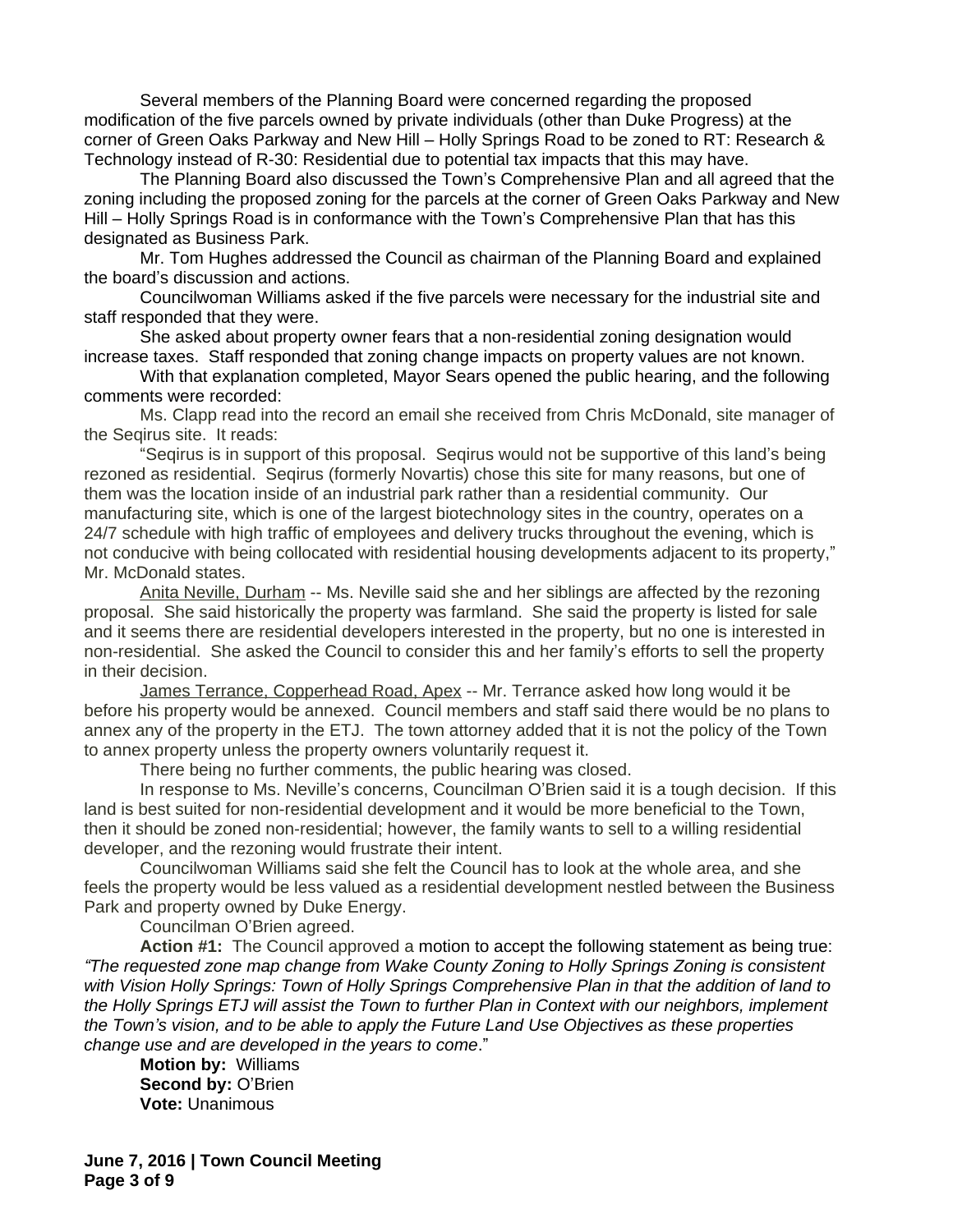**Action #2:** The Council approved a motion to adopt ordinance 15-REZ-07 to accept approximately 6,125 acres of Extraterritorial Jurisdiction from Wake County and to approve and enact Zone Map Change Petition #15-REZ-07 to assign the zoning of approximately 6,125 acres as indicated on "Zoning Map, May 2016" as presented by the Town of Holly Springs effective June 17, 2016.

**Motion by:** Williams **Second by: O'Brien Vote:** Unanimous *A copy of Zoning Ordinance 15-REZ-07 is attached to these minutes.*

**Motion:** The Council approved a motion to readmit Councilmen Dickson and Cobb into the meeting.

**Motion by:** Lee **Second by:** O'Brien **Vote:** Unanimous

**8. Consent Agenda:** The Council approved a motion to approve all items on the Consent Agenda. The motion carried following a motion by Councilman Cobb, a second by Councilman Williams and a unanimous vote. The following actions were affected:

8a. Budget Amendment Report - The Council received a report of budget amendments approved by the town manager. *A copy of the budget amendments report is attached to these minutes.*

8b. Approved Contracts Report– The Council received a report of contracts approved by the town manager.

8c. Wake County Emergency Management Mutual Aid Agreement - The Council approved entering into a mutual aid agreement with Wake County Emergency Management.

8d. Budget Amendment – The Council adopted an amendment to the FY 2016-17 budget in the amount of \$30,000 to accept sponsorships for 20<sup>th</sup> Anniversary parks and recreation expenses.

8e. Cultural Center Cleaning Services Contract – The Council approved to enter into a oneyear contract with ARL Building Services for the cleaning of the Cultural Center for FY2017.

<u>8f. July 5<sup>th</sup> Fireworks Contract</u> – The Council approved to enter into a contract with East Coast Pyrotechnics, Inc. in the amount of \$20,000 for the July 5 fireworks display.

8g. Budget Amendment, \$10,983.18 - The Council adopted an amendment to the FY2015-2016 budget to realize \$10,983.18 in insurance proceeds and increase the Park & Field Maintenance Capital Outlay Equipment line item.

8h. T.A. Loving Contract Change Order – The Council approved reduction contract change order with T.A. Loving for the Sunset Lake and Main Street Signal.

8i. Resolution 16-14 – The Council adopted Resolution 16-14 declaring certain personal property surplus to the needs of the Town.*A copy of Resolution 16-14 is attached to these minutes.*

8j. Resolution 16-15 – The Council adopted Resolution 16-15 declaring certain vehicles surplus to the needs of the Town. *A copy of Resolution 16-15 is attached to these minutes.*

8k. Infrastructure Reimbursements Agreements and Surety Estimates – The Council adopted policy on unit cost pricing for improvements.

8l. Force Main Replacement Contract - The Council approved funding and award contract in the amount of \$46,180 for engineering services for force main replacement to Diehl and Phillips, PA.

8m. 911 Backup PSAP Services Agreement - The Council approved to enter Memorandum of Agreement between the Town of Holly Springs and Raleigh/Wake 911 for backup PSAP services.

8n. Wake Transit Planning Advisory Committee Appointment – The Council appointed Councilman Jimmy Cobb to represent Holly Springs on the Wake Transit Planning Advisory Committee.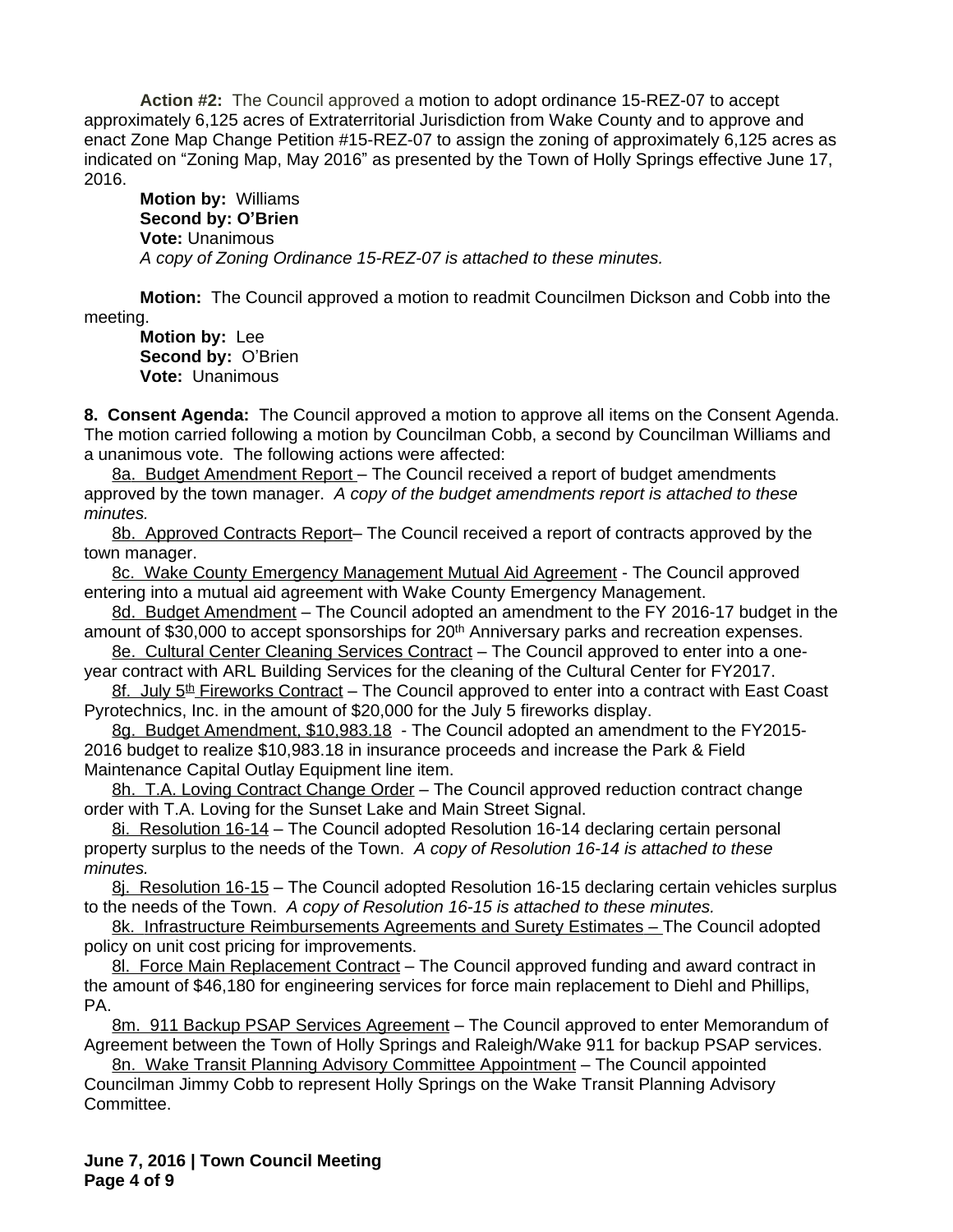8o. Resolution 16-16 – The Council adopted Resolution 16-16 to approve the relocation of graves. *A copy of Resolution 16-16 is attached to these minutes.*

**9a. NPDES Phase II Stormwater Permit Renewal Application – Mr. Colavito reviewed and** asked to receive comments for the Town's Stormwater Program prior to the Town's submitting an application to renew its current National Pollutant Discharge Elimination System (NPDES) Phase II Stormwater Permit.

He explained the National Pollutant Discharge Elimination (NPDES) Stormwater Program was established through the Clean Water Act to protect water quality from pollutants carried by stormwater. The EPA enforces the Clean Water Act and has adopted federal rules to implement this program. The EPA has also given North Carolina delegation to administer a NPDES Phase II regulatory program. The Town of Holly Springs is considered a Small MS4 (Municipal Separate Storm Sewer System) which was determined by the 2000 census.

 The Town of Holly Springs NPDES Phase II Stormwater Permit became effective on December 1, 2005 contingent upon a five-year renewal, cycle and is now up for renewal. In the first ten years of the permit the Town was required to implement six minimum measures determined by the EPA: Public Education and Outreach, Public Participation, Illicit Discharge Detection and Elimination, Construction Site Runoff Control, Post-Construction Runoff Control and Pollution Prevention/Good Housekeeping. As a result of this federal requirement, over the past ten years, the Town created many new stormwater programs and the expansion of existing environmental programs to meet the permit requirements.

This permit renewal will require the Town to continue implementation of these measures and expand the Stormwater Management Program to include current and innovative Best Management Practices (BMPs) such as Low Impact Development. Staff also proposes to create a Communications and Involvement Plan to better organize the use of the Town's resources to meet the six minimum measures. This plan will be used to identify methods to provide public information such as Holly Springs TV11, social media, the Town's website, and "The Springs" e-newsletter. Some of these resources may not have been available when the Town started its stormwater program and could be utilized more efficiently and enhance the Stormwater Management Program. The communications plan would also provide a schedule of stormwater outreach materials and activities including required staff (both engineering and other departments), target audiences, budget, and other Town resources and identify required Town-wide staff training for pollution prevention.

Implementation of the new NPDES Permit requirements will create the need for staff to undertake projects to evaluate the desired level of service of the Stormwater Program. This would include stake holders meetings, surveys and research to evaluate the existing programs including education and outreach, stormwater maintenance within the Town's jurisdiction, and to determine the appropriate funding source to provide the desired level of service to the community.

**Action**: None.

**9b. NCDOT Municipal Agreement Bridge Inspections** – Mr. Darin Eyster said the Federal Surface Transportation Act requires the North Carolina Department of Transportation to assure that municipal bridges are inspected and load rated every two years. NCDOT has requested that all municipalities update its records and provide inspections on all structures that qualify as a bridge.

He said a formal agreement between the NCDOT and Town of Holly Springs is required before any work can be authorized. The NCDOT will make provisions for 80 percent of the cost of the inspections and load ratings to be paid for by federal-aid highway funds. This payment will be made upon completion of the inspections and load ratings, and the submission of an acceptable invoice. The remaining 20 percent of the cost must be borne by the Town of Holly Springs.

**Action**: The Council approved a motion to enter into a municipal agreement with NCDOT for the reimbursement of bridge inspection costs.

**Motion by**: Lee **Second by**: Cobb

**June 7, 2016 | Town Council Meeting Page 5 of 9**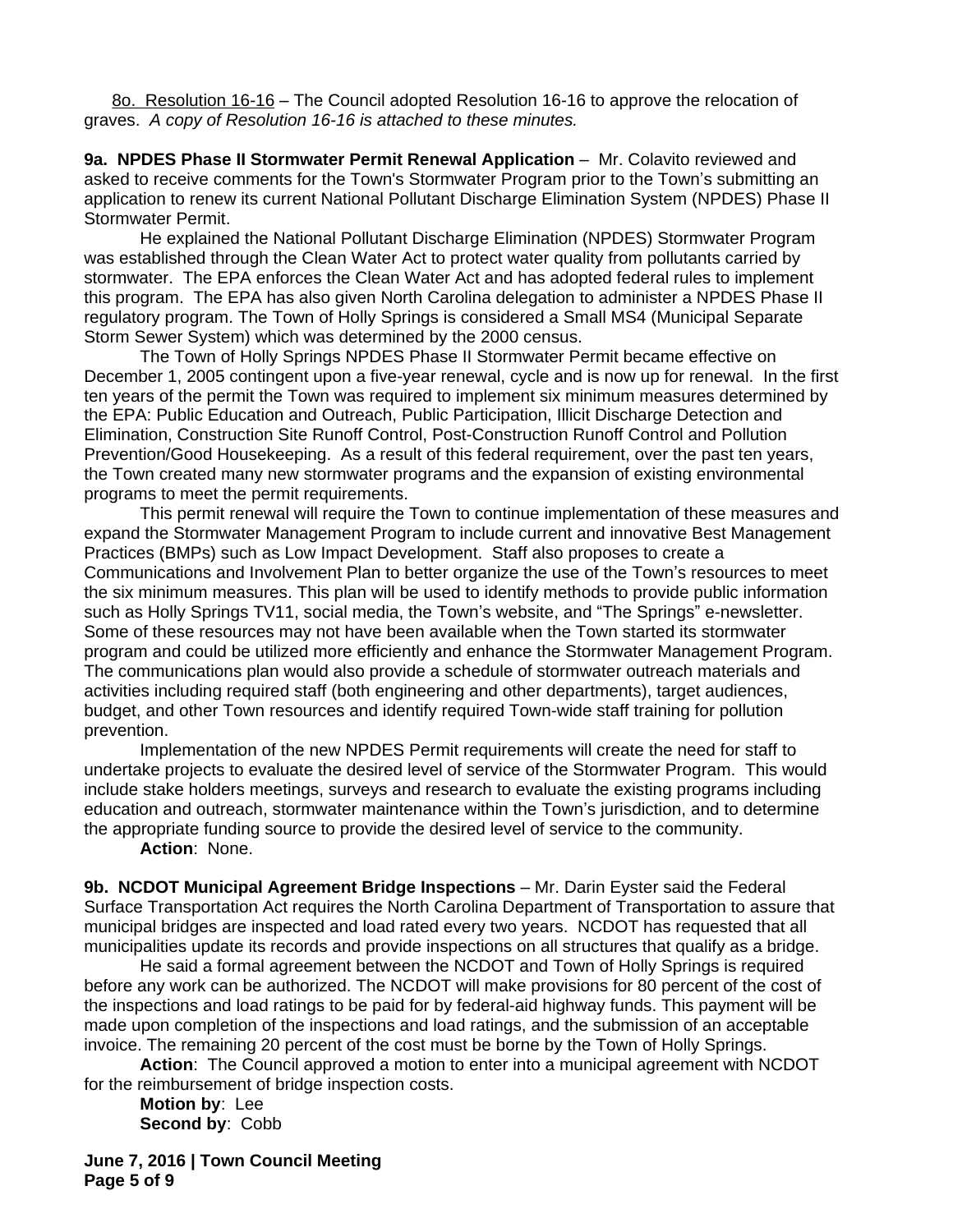**Vote:** Unanimous

**9c. Municipal Bridges Inspection Contract** – Mr. Eyster said the Federal Surface Transportation Act requires the North Carolina Department of Transportation to assure that municipal bridges are inspected and load rated every two years. NCDOT has requested that all municipalities update their records and provide inspections on all structures that qualify as a bridge. The town has eight stream crossings that qualify as bridges, per NCDOT.

He said to satisfy this requirement, bridge inspections will be completed by Wetherill Engineering, Inc. 80% of the inspection cost is reimbursable per a municipal agreement with NCDOT.

**Action**: The Council approved a motion to retain Wetherill Engineering to inspect municipal bridges at a cost of \$13,100, with a \$10,480 reimbursement to be provided by NCDOT.

**Motion by**: Williams **Second by**: Cobb **Vote:** Unanimous

**9d. Main Street Extension and Avent Ferry Road Intersection Projects** – Ms. Parrish presented an updated municipal agreement from North Carolina Department of Transportation for project U-5318 Holly Springs Superstreet/Main Street Extension project that increases the project completion date to Oct. 1, 2018 as well as increasing the funding amount. In summary, we had a total of \$7,984,000 prior to bidding the project. After the bids were opened and unanticipated right of way costs were determined there was a gap in funding in which the Town/NCDOT/Capital Area Metropolitan Planning Organization agreed to fund with a 50% match.

The result is the attached agreement to secure the additional NCDOT funding of \$1,700,274 for a total of \$8,684,274 for the project.

**Action**: The Council approved a motion to enter into a municipal agreement with NCDOT for additional funding for the Main Street Extension and Avent Ferry Road intersection projects.

**Motion by**: O'Brien **Second by**: Dickson **Vote:** Unanimous

**9e. Master Plan #15-MAS-04, Collins Park** – Mr. Ryan said the Town has received a request for a master subdivision plan located at the northwest side of the intersection of Ralph Stephens Road and GB Alford Highway. The project would consist of one to eight commercial out lots for future development. The applicant has submitted a detailed master plan which establishes the transportation network, utilities layout, lot lines, and common landscaping.

He said if the master plan is approved, a detailed development plan will to be submitted for each phase which includes pedestrian circulation, parking and building layout, landscaping, building elevations, etc. The detailed development plan follows the traditional process that includes review by staff, Planning Board recommendation, and Town Council determination.

Mike Stewart, representing the applicant – Mr. Stewart said the plan was devised without a color scheme, which would be determined by a major tenant. On that determination, it would come back to the Council.

**Action**: The Council approved a motion to approve detailed Master Plan #15-MAS-04 for Collins Park as submitted by Stewart-Proctor, dated Revised 04/18/2016 with the following conditions:

- 1. This project will be required to meet Town's NPDES Phase II Post Construction Stormwater ordinance
- 2. A fee-in-lieu of upgrade will be required for this project for the Pump Station and/or Force Main
- 3. Prior to the submittal of a development plan petition for the 1st outlot in this subdivision, the following must be addressed:
	- a. A plan amendment to the Master Plan must be submitted and approved which will establish the common design guidelines for all buildings in Collins Park.

**June 7, 2016 | Town Council Meeting Page 6 of 9**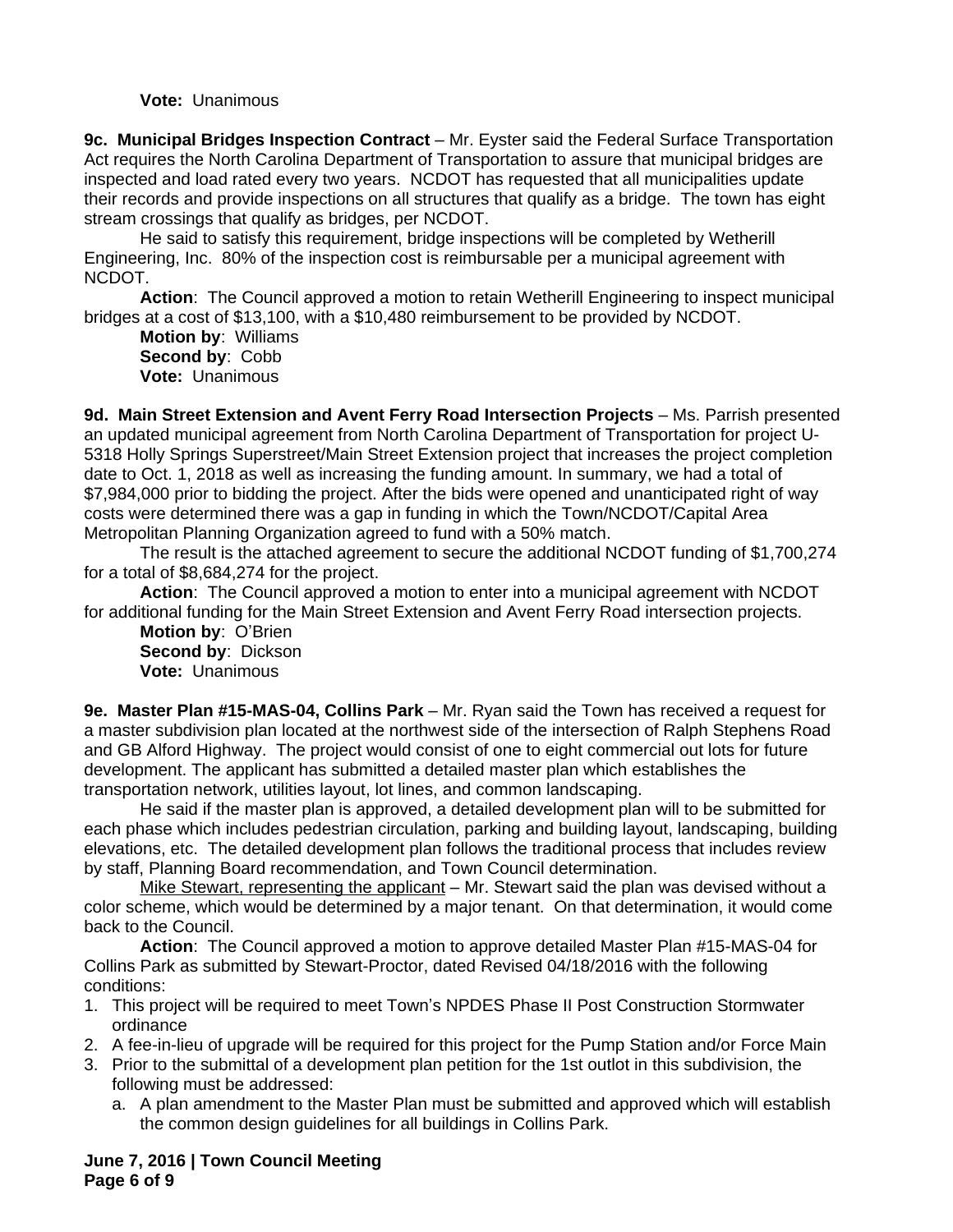b. Verify that the landscape plan shows all easements (both drainage and utility easements)

- 4. With the subdivision plat, the following must be addressed:
	- a. The cross-access easements must be recorded at the time of the subdivision plan.
	- b. Verify that the existing 50' access easement is maintained or relocated.
- 5. With the first Development Plan associated with this Master Plan, the following must be provide:
	- a. All required road improvements for Ralph Stephens Rd including, but not limited to, asphalt, curb and gutter, storm drainage, and sidewalk shall be completed across the entire frontage of the development with the development of the first lot of the master plan. Right of way dedication for NC 55 will be required with the development of the first lot of this master plan. All required thoroughfare improvements for NC55 shall be completed with the development of the second lot of the master plan.
- 6. With each Development Plan submittal, the following will need to be provided:
	- a. A completed Industrial Waste survey short form. Note that information on this form may result in additional permitting or information being required.
	- b. The Grease Trap Form as required for all businesses that will be handling fats, oils, or grease (i.e. restaurants).
- 7. Prior to 1st Construction drawing submittal, the following items must be addressed or included with the submittal:
	- a. Thoroughfares, collectors and boulevards will require a calculated pavement design. This may result in a pavement cross section bigger than the specified minimum.
	- b. Documentation of any required offsite right-of-way must be provided in the form of a recorded plat.
	- c. All items listed on the Stormwater Submittal Checklist, Form #16003.
	- d. This project is located in a basin where the Town has an approved flood study as well as there are existing downstream drainage complaints in this area. Accordingly, a flood study will be required to meet the Town's policy for Hydrologic Basin Models (Town Policy - P-018). The flood study will need to be updated to reflect this project and will need to demonstrate that development of the site will not raise established flood levels. Retention or detention may be required to accomplish this. The following is the approved flood study that this project will need to update: Somerset Farm
- 8. Prior to approval of construction drawing and/or land disturbance permit, the following items must be addressed:
	- a. Approval of Stormwater Management Plan.
	- b. Payment of the Stormwater Fee-in-Lieu.
	- c. All environmental permits must be obtained

Stormwater sureties are required on this project. A performance surety in the form of a bond, letter of credit or cash is required in the amount of 150% estimated construction cost of the stormwater control measure prior to the preconstruction meeting and a maintenance surety in the form of a cash escrow account in the amount of 35% the actual construction cost of the SCM is required at the end of the performance monitoring period for the project.

**Motion by**: Dickson **Second by**: Cobb **Vote:** Unanimous

**9f. Development Plan #16-DP-02, 300 Green Oaks Parkway** – Mr. Ryan said that staff has received a request for a new office and warehouse building located at 300 Green Oaks Parkway. The project consists of one 60,000 square foot building, which would be divided between 17,000 square feet of office area and 43,000 square feet of warehouse area.

Blair Pittman, representing the applicant – Mr. Pittman said the building would have a singular purpose.

**Action #1**: The Council approved a motion to make and accept the findings of fact to be recorded in the minutes for a waiver of regulations of UDO Section 4.02 (b) 2 (c) 2 (g) Façade Modulation for Development Plan Petition #16-DP-02 for 300 Green Oaks Parkway to allow for a

**June 7, 2016 | Town Council Meeting Page 7 of 9**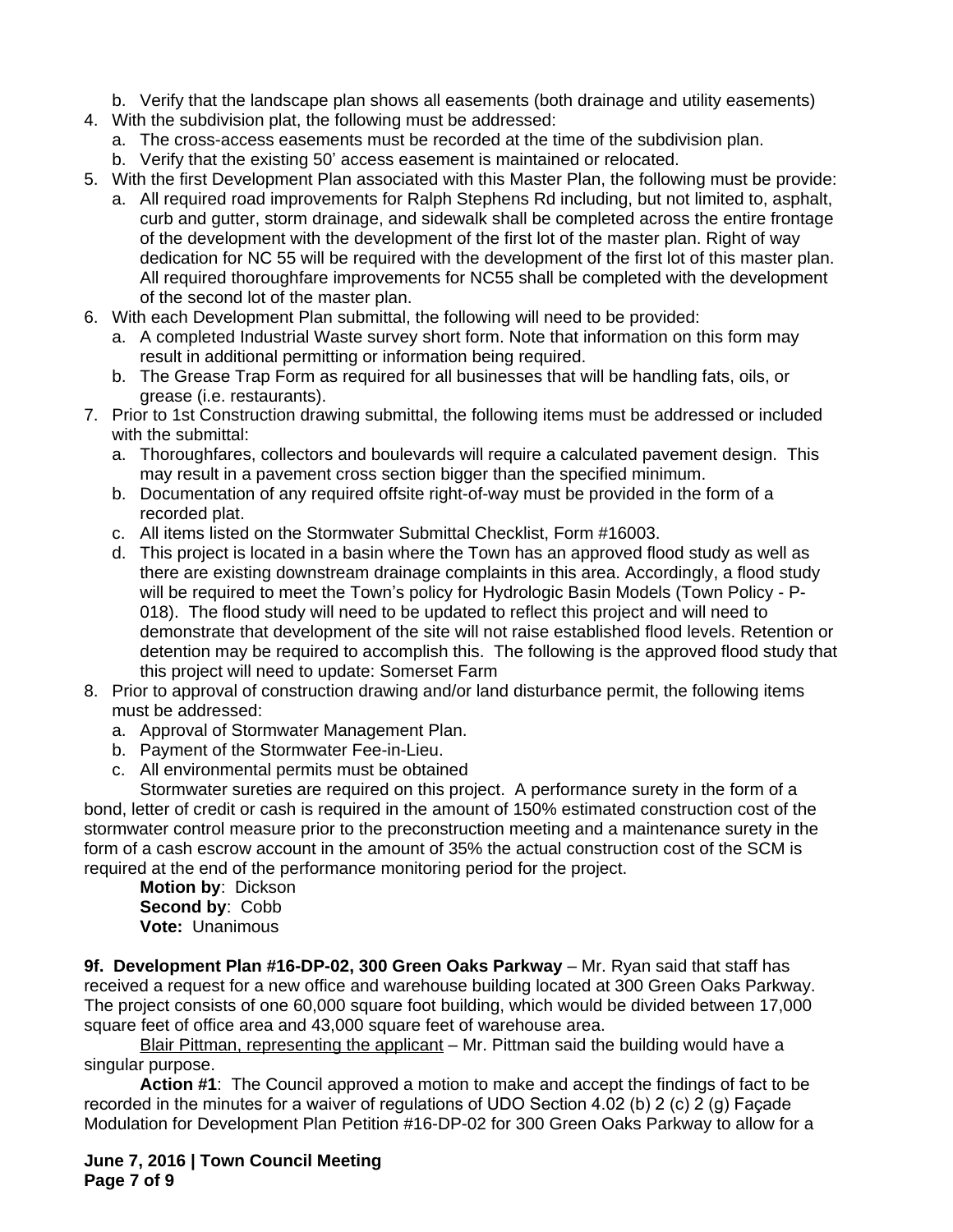waiver of the façade modulation requirement for the west facing side façade as submitted by Bobbitt Design Build, Inc., in association with Development Petition #16-DP-02.

A petition for a waiver of regulations of UDO Section 4.02 (b) 2 (c) 2 (g) Façade Modulation may only be granted upon the presentation of sufficient evidence to enable a written determination that:

- 1. The proposed development represents the use of (building materials, building massing and façade treatment, building orientation, signs, landscaping, lighting or open space) which will result in a development pattern which is equivalent to or superior to that achievable under the applicable regulations;
- 2. The proposed development will be compatible with and will enhance the use or value of area properties;
- 3. The proposed development is consistent with the intent of the Comprehensive Plan; and,

4. The proposed development is consistent with the intent and purpose of this UDO. **Motion by**: Williams **Second by**: Cobb **Vote:** Unanimous *A copy of findings of fact for waiver is attached to these minutes.*

**Action #2**: Having made findings of fact that the petition meets the requirements, the Council approved a motion to grant a waiver of regulations of UDO Section 4.02 (b) 2 (c) 2 (g) Façade Modulation for Development Plan Petition #16-DP-02 for 300 Green Oaks Parkway to allow for a waiver of the façade modulation requirement for the west facing side façade as submitted by Bobbitt Design Build, Inc., in association with Development Petition #16-DP-02.

**Motion by**: Lee **Second by**: Cobb **Vote:** Unanimous

**Action #3**: The Council approved a motion to approve Development Plan #16-DP-02 for 300 Green Oaks Parkway as submitted by Bobbitt Design Build Inc., Project Number 1850-0002, dated Revised 6 May 2016 with the following conditions:

- 1. This project will be required to meet the Town of Holly Springs NPDES Ph. II Post Construction Stormwater Ordinance.
- 2. A fee-in-lieu of upgrade will be required for this project for the downstream Holly Springs Business Park Pump Station.
- 3. Prior to the first construction drawing submittal, the following items must be addressed or included:
	- a. All items listed on the Stormwater Submittal Checklist, Form #16003,
	- b. Include the turning template exhibit showing that a WB-50 vehicle can access all parts of the site.
- 4. Prior to issuance of a land disturbance permit or construction drawing approval, the following items must be addressed:
	- a. Approval of Stormwater Management Plan
	- b. Payment of the Stormwater Fee-in-Lieu Stormwater sureties are required on this project. A performance surety in the form of a bond, letter of credit or cash is required in the amount of 150% estimated construction cost of the stormwater BMP prior to the preconstruction meeting and a maintenance surety in the form of a cash escrow account in the amount of 35% the actual construction cost of the BMP is required at the end of the performance monitoring period for the project. **Motion by**: Dickson **Second by**: O'Brien **Vote:** Unanimous